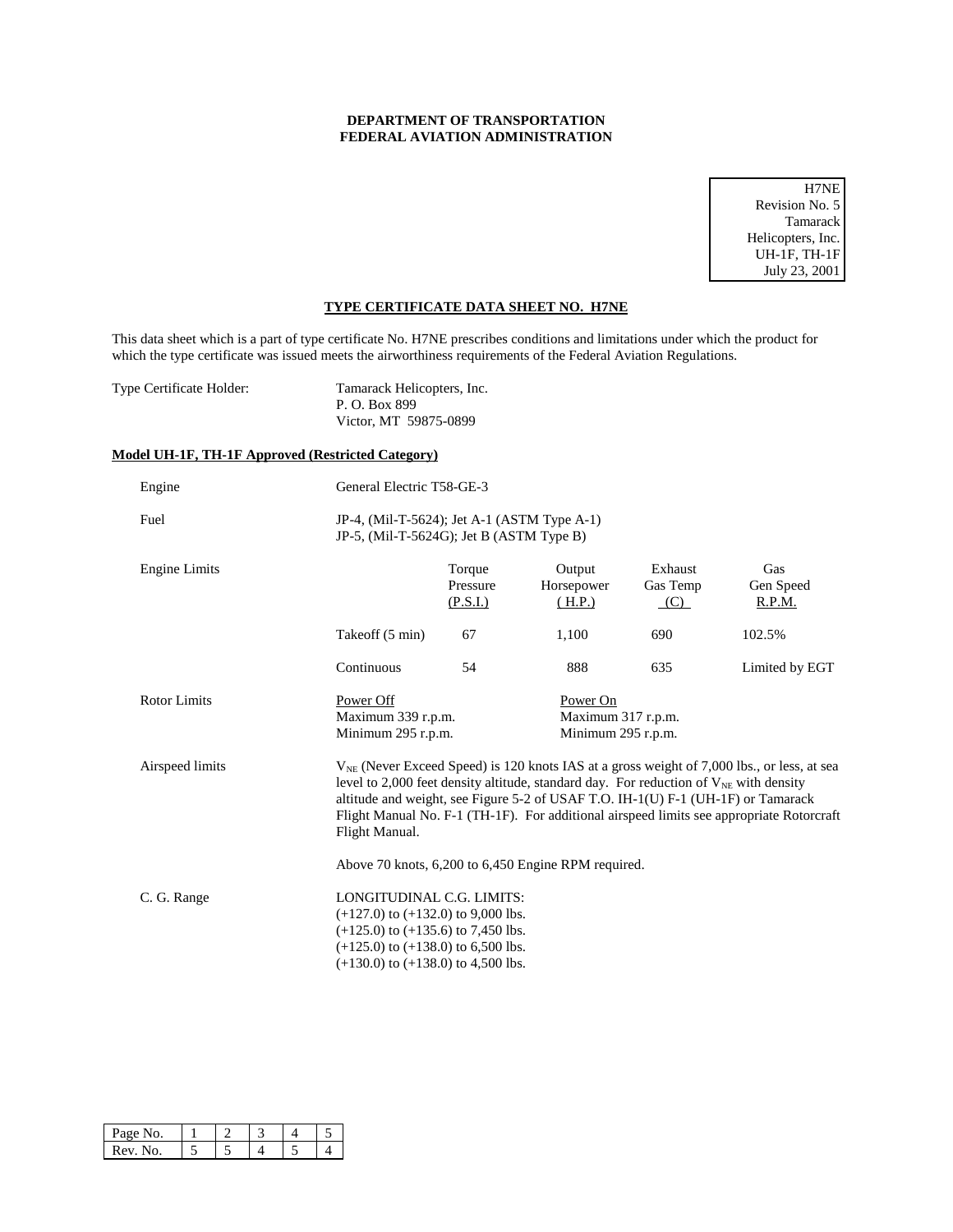

## CENTER OF GRAVITY, FUSELAGE STATION

| Maximum Weight                            | 9,000 lbs.                                                                                                                                                                                                                                                     |
|-------------------------------------------|----------------------------------------------------------------------------------------------------------------------------------------------------------------------------------------------------------------------------------------------------------------|
| Minimum Crew                              | 1                                                                                                                                                                                                                                                              |
| <b>Maximum Passengers</b>                 | Pilot and 1 crewmember, except as provided in Note 2 of RHS-101 "Special<br>Reconfiguration Build-up", dated March 3, 1993 (UH-1F) or Tamarack Reconfiguration<br>Report No. 101 (TH-1F), dated May 8, 2000.                                                   |
| Maximum Baggage                           | 400 lbs. in Tail Boom Compartment                                                                                                                                                                                                                              |
| <b>Fuel Capacity</b>                      | 245 Gallons Total (3.0 unusable)                                                                                                                                                                                                                               |
| Oil System Capacity                       | 5.4 Gallons Total (0.8 unusable)                                                                                                                                                                                                                               |
| Rotor Blade &<br><b>Control Movements</b> | Refer to USAF T.O. $1H-1(U)F-2-1$                                                                                                                                                                                                                              |
| <b>Serial Numbers</b><br>Eligible         | See Tamarack Report No. SN-1, dated May 30, 2001, or later FAA approved revision,<br>for a list of applicable rotorcraft serial numbers.<br>Additional serial numbers can be added upon successful completion of conformity<br>inspection. (See NOTES 1 and 2) |
| Datum                                     | 7.6 inches aft of aircraft nose                                                                                                                                                                                                                                |
| Leveling Means                            | Drop plumb bob from "key hole" slot in upper left door sill. Reference USAF T.O.<br>$1H-1(U)F-5.$                                                                                                                                                              |

Gross Wt. (lbs.)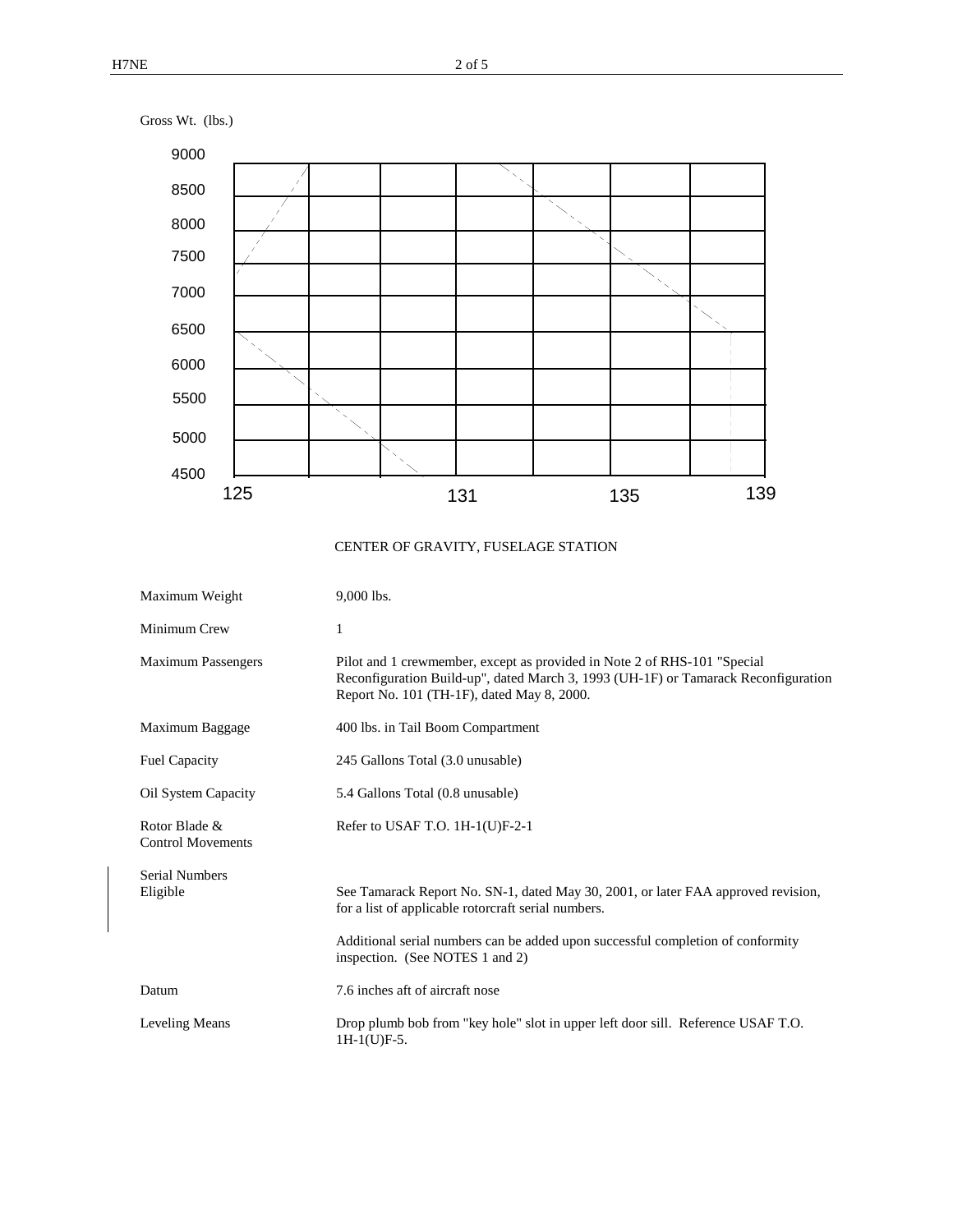| <b>Certification Basis</b> |    | FAR 21.25(a)(2) effective February 1, 1965, including Amendments 21-1 through<br>21-42. Type Certificate No. H7NE for the purpose of:                                                                                                                                                      |
|----------------------------|----|--------------------------------------------------------------------------------------------------------------------------------------------------------------------------------------------------------------------------------------------------------------------------------------------|
|                            |    | 1.<br>Agricultural Operations under FAR $21.25(b)(1)$ for the purpose of spraying,<br>dusting, seeding and livestock and predatory animal control.                                                                                                                                         |
|                            |    | Note: In accordance with FAR $36.1(a)(4)$ , compliance with the noise requirements was<br>not shown. Therefore, aircraft certificated under this type certificate are only eligible for<br>agricultural operations excepted by FAR $36.1(a)(4)$ , and defined under FAR 137.3              |
|                            |    | Forest and Wildlife Conservation Operations under FAR 21.25(b)(2) for the<br>2.<br>purpose of dispensing fire fighting materials and/or carrying external loads                                                                                                                            |
|                            |    | Note: In accordance with FAR $36.1(a)(4)$ , compliance with the noise requirements was<br>not shown. Therefore, aircraft certificated under this type certificate are only eligible<br>for dispensing fire fighting materials excepted by FAR $36.1(a)(4)$ and defined under<br>FAR 137.3. |
|                            |    | 3.<br>External Load Operation under FAR 21.25(b)(7).                                                                                                                                                                                                                                       |
|                            |    | Note: In accordance with FAR $36.1(a)(4)$ , compliance with the noise requirements was<br>not shown. Therefore, aircraft certificated under this type certificate are only eligible<br>for external loads operations excepted by FAR $36.1(a)(4)$ and defined under FAR<br>$133.1(b)$ .    |
|                            |    | General Note: Any alteration to the aircraft for Special Purposes not identified above<br>require further FAA approval and in addition may require noise and/or flight testing.                                                                                                            |
| <b>Production Basis</b>    |    | None. No helicopter may be produced under this approval (See Notes 1 and 2).                                                                                                                                                                                                               |
| Equipment                  |    | The basic required equipment as prescribed in the applicable airworthiness regulations<br>(see certification basis) must be in each helicopter for certification. The following<br>documents must be available in each type of helicopter for certification:                               |
|                            |    | 1.<br>A copy of the appropriate Flight Manual.                                                                                                                                                                                                                                             |
|                            |    | UH-1F: USAF Flight Manual No. T.O. 1H-1(U) F-1, dated January 29, 1987, with<br>Operational Supplement No. T.O. IH-1(U) F-1S-131, dated<br>March 2, 1987.                                                                                                                                  |
|                            |    | TH-1F:<br>Tamarack Flight Manual No. F-1, dated January 14, 2000, or later FAA<br>approved revision.                                                                                                                                                                                       |
|                            |    | Current Weight and Balance Report (See NOTE 5).<br>2.                                                                                                                                                                                                                                      |
| <b>Notes</b>               | 1. | Prior to civil certification, the following must be accomplished for each helicopter:                                                                                                                                                                                                      |
|                            | A. | An FAA representative must perform an inspection for workmanship, materials and conformity<br>with the approved technical data:                                                                                                                                                            |
|                            |    | UH-1F: Ranger Report No. RHS-101, "Special Reconfiguration Build up", dated March 3, 1993.                                                                                                                                                                                                 |

TH-1F: Tamarack Reconfiguration Report No. 101, dated May 8, 2000, or later FAA approved revisions (includes a listing of applicable USAF Time Compliance Technical Orders (TCTO) and assure that the applicant has conducted a satisfactory functional flight check in accordance with USAF T.O. IH-1(U)F-6CF-1, dated April 30, 1986.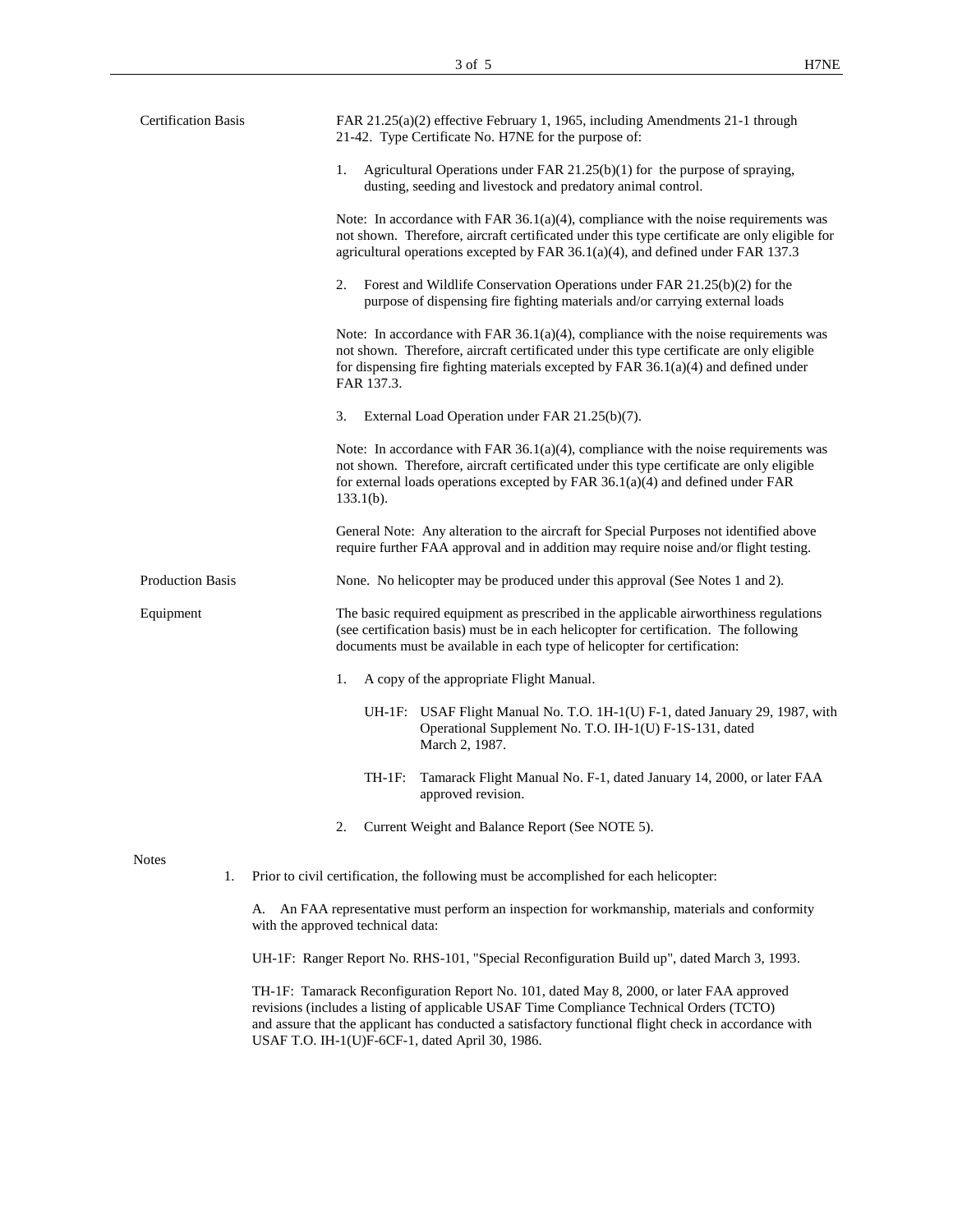- B. An FAA representative must verify that:
- UH-1F: (1) all inspections and modifications are accomplished per Ranger Helicopter Services, Inc. UH-1F Technical Directives, dated July 6, 1992, or later approved revisions, and
	- (2) compliance with all USAF TCTO's and FAA Airworthiness Directives (AD) applicable to Bell Helicopter Textron, Inc., 204/205 series helicopters, and General Electric Model T58-GE-3 engine and any component installed thereon are reviewed for applicability and complied with accordingly.

TH-1F: all applicable FAA AD's for the Bell Helicopter Textron, Inc. Model 204/205 series helicopter and General Electric Model T58-GE-3 engine, and any components installed thereon have been complied with. Refer to Tamarack Report No. AD-1, dated May 30, 2001, or later FAA approved revision, for a listing of applicable airframe and engine AD's. Refer to Tamarack Report No. AD-2, dated April 28, 2000, for a listing of those 204/205 helicopter and General Electric engine AD's that are not applicable to the Tamarack rotorcraft designs. Refer to Tamarack Report No. M-2, dated January 14, 2000, for a listing of applicable USAF TCTO's. Refer to Tamarack Report No. M-3, dated January 14, 2000, for a listing of non-applicable USAF TCTO's.

C. In addition, each helicopter must pass an inspection for any possible hidden damage and the military records reviewed for acceptability of any repairs or alterations.

D. The maintenance, overhaul, and modification records of each helicopter must be reviewed for military changes that may affect the airworthiness of the helicopter.

E. After the required inspections, the aircraft must be found to be in a good state of preservation, repair, and in a condition for safe operation.

- 2. This approval applies to:
	- A. basic Surplus Military UH-1F and TH-1F helicopters with no modifications except as required by:

UH-1F: Ranger Report No. RHS-101, "Special Reconfiguration Build-up," dated March 3, 1993.

TH-1F: Tamarack Reconfiguration Report No. 101, dated May 8, 2000, or later FAA approved revision.

- B. only those helicopters with USAF serial numbers listed in Tamarack Report No. S/N-1, dated May 30, 2001, or later FAA approved revision.
- 3. Helicopters must be serviced, maintained, inspected, repaired and overhauled in accordance with:

UH-1F: USAF T.O. 1H-1(U)F-2-1 "Organization Maintenance," Change 14, dated April 28, 1988, and T.O. 1H-1(U)F-6WC-2 and T.O. 2J-T58-2WC-1. Limited Life and Overhaul schedules for helicopter components are included in USAF T.O. 1H-1(U)F-6.

Further, continued airworthiness of the UH-1F helicopters is contingent upon compliance with all FAA AD's applicable to Bell Helicopter Textron, Inc., Model 204/205 series helicopters, the General Electric Model T58-GE-3 engine and any component installed thereon.

TH-1F: the documents specified in Tamarack Instructions for Continued Airworthiness (ICA) Report No. ICA-1, dated February 4, 2000, or later FAA approved revision. Report No. ICA-1 is part of Tamarack's ICA. Limited Life and Overhaul schedules for helicopter components are included in Tamarack ICA No. ICA-1, Section II.

Refer to Tamarack Report No. AD-1, dated May 30, 2001, or later FAA approved revision, for a listing of applicable airframe and engine AD's.